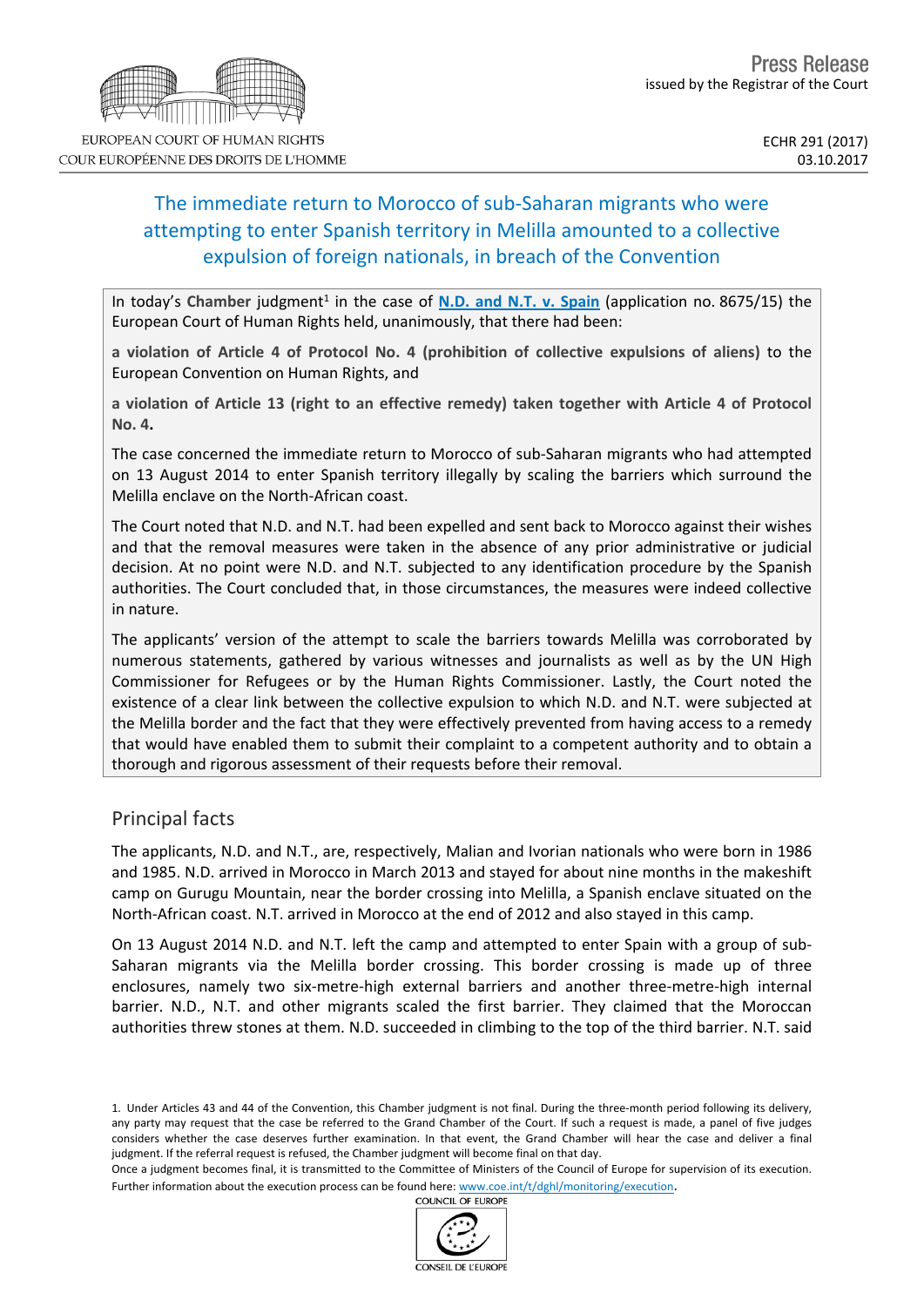that he managed to cross the first two barriers. N.T. climbed down at about 2 p.m., assisted by the Spanish police, and N.D. at around 3 p.m.

They were immediately arrested by members of *Guardia Civil*, handcuffed and returned to Morocco. At no point were their identities checked. They did not have an opportunity to explain their personal circumstances or to receive assistance from lawyers, interpreters or medical personnel. They were subsequently transferred to the Nador police station, and then to Fez, more than 300 km from Melilla, in the company of 75 to 80 other migrants who had attempted to enter Melilla on the same date. Videos of the events of 13 August were made by witnesses and journalists, and those videos were submitted to the Court by the applicants. Non-governmental organisations subsequently lodged a complaint and called for the opening of an investigation.

Later, on 9 December 2014 and 23 October 2014 respectively, N.D. and N.T. succeeded in entering Spanish territory by the Melilla border crossing. Orders for deportation were issued against both of them. N.D. was returned to Mali on 31 March 2015. An order for N.T.'s deportation was issued on 7 November 2014 and his current situation is unknown.

# Complaints, procedure and composition of the Court

Relying on Article 4 of Protocol No. 4 to the Convention (prohibition of collective expulsions of aliens), the applicants claimed that they had been subjected to a collective expulsion without an individual assessment of their situation, with no basis in law and without the provision of any legal advice.

Relying on Article 13 of the Convention (right to an effective remedy) taken together with Article 4 of Protocol No. 4, the applicants complained that it had been impossible to have their identity established, to put forward their individual situations, to challenge before the Spanish authorities their return to Morocco and to have the risk of ill-treatment that they ran in that State taken into consideration.

The application was lodged with the European Court of Human Rights on 12 February 2015. Observations were received from United Nations High Commissioner for Refugees (UNHCR), the UN High Commissioner for Human Rights (UNOHCHR), the Spanish Commission for Assistance to Refugees (CEAR) and, acting collectively, from the Centre for Advice on Individual Rights in Europe (the AIRE Centre), Amnesty International (AI), the European Council on Refugees and Exiles (ECRE) and the International Commission of Jurists (ICJ), all of which had been given leave to intervene in the written proceedings by the President of the Chamber.

Judgment was given by a Chamber of seven judges, composed as follows:

Branko **Lubarda** (Serbia), *President*, Luis **López Guerra** (Spain), Helen **Keller** (Switzerland), Dmitry **Dedov** (Russia), Pere **Pastor Vilanova** (Andorra), Alena **Poláčková** (Slovakia), Georgios A. **Serghides** (Cyprus),

and also Fatoş **Aracı**, *Deputy Section Registrar.*

## Decision of the Court

#### Article 1 – Territorial application

The Government considered that the application was based on events which occurred outside the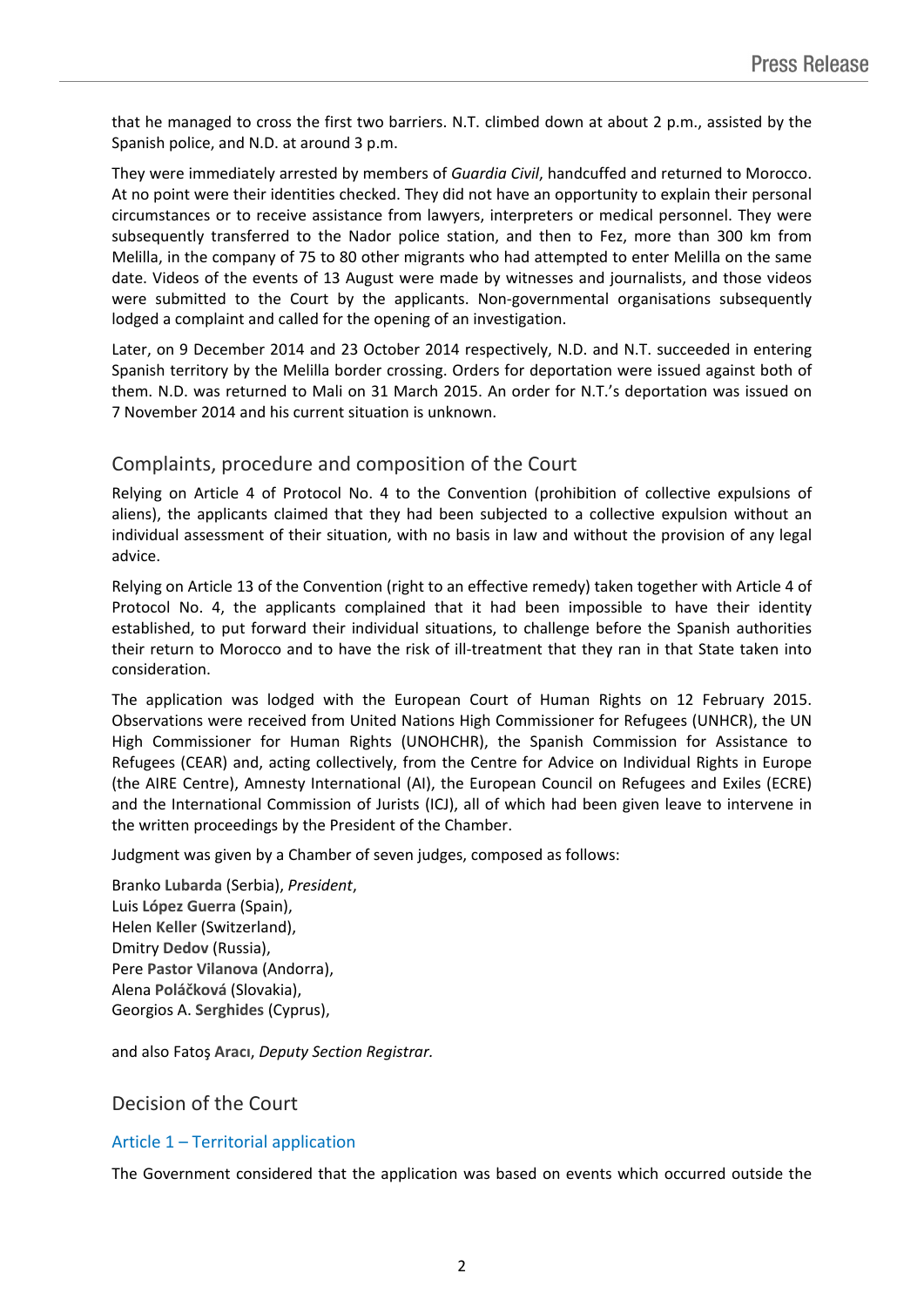jurisdiction of Spain. The applicants had not succeeded in getting past the protective structures at the Melilla border crossing and had not therefore entered Spanish territory. The police had had no choice but to prevent them being able to enter Spanish territory.

The Court noted that, in the Government's view, the events had occurred outside the jurisdiction of Spain, in that the applicants had not succeeded in entering Spanish territory. The Court considered that it was unnecessary to establish whether or not the border crossing erected between Morocco and Spain was located in Spain. It reiterated that, where there was control over another, this was *de jure* control exercised by the State over the individuals concerned. In the Court's opinion, from the moment that the applicants climbed down from the barriers, they had been under the continuous and exclusive control of the Spanish authorities. For the Court, there could be no doubt that the facts of the present case fell within the jurisdiction of Spain, within the meaning of Article 1 of the Convention.

#### Objections raised by the Government

The Government considered that the applicants could not claim to be "victims" of the events complained of by them. The applicants had claimed, without official identity documents in support of their statement, that they had participated in the assault on the Melilla border crossing at dawn on 13 August 2014 and that they recognised themselves on the video recordings submitted by them. The Government were of the opinion that, even supposing that the persons visible on the videos were the applicants, they had lost victim status in that they had succeeded in entering Spanish territory unlawfully and deportation orders had been issued against them. Furthermore, neither of the two applicants has submitted a request for international protection to the Spanish authorities before applying to the Court.

The Court confirmed that the applicants could claim to be victims. They had given a coherent account of the circumstances, their countries of origin and the difficulties that had led them to the makeshift camp on Mount Gurugu, and of their participation with other migrants in the attempt to scale the barriers surrounding the Melilla border crossing on 13 August 2014, with the aim of entering Spanish territory. In support of their statements, the applicants had submitted video stills that appeared credible. Furthermore, the Government did not deny the existence of summary expulsions, and shortly after the events in question had amended the Institutional Act on the rights and freedoms of foreign nationals.

Lastly, the Court dismissed the Government's objection of non-exhaustion of domestic remedies, to the effect that the applicants had not challenged the deportation orders against them before the administrative proceedings courts, and that only the second applicant had requested asylum. Concerning as it did deportation orders issued after the events complained of, this objection of non-exhaustion had to be rejected.

#### Article 4 of Protocol No. 4

The Court observed that it was undisputed that N.D. and N.T., who were under the exclusive and continuous control of the Spanish authorities, had been expelled and sent back to Morocco against their wishes. This clearly amounted to "expulsion" for the purposes of Article 4 of Protocol No. 4.

The Court noted that the removal measures had been taken in the absence of any prior administrative or judicial decision. At no point were N.D. and N.T. subjected to any procedure. The issue of sufficient safeguards did not even arise in this case, as there had been no assessment of each individual situation. No identification procedure had been carried out by the Spanish authorities in respect of either applicant. The Court concluded that, in those circumstances, there was no doubt that these were indeed collective expulsions.